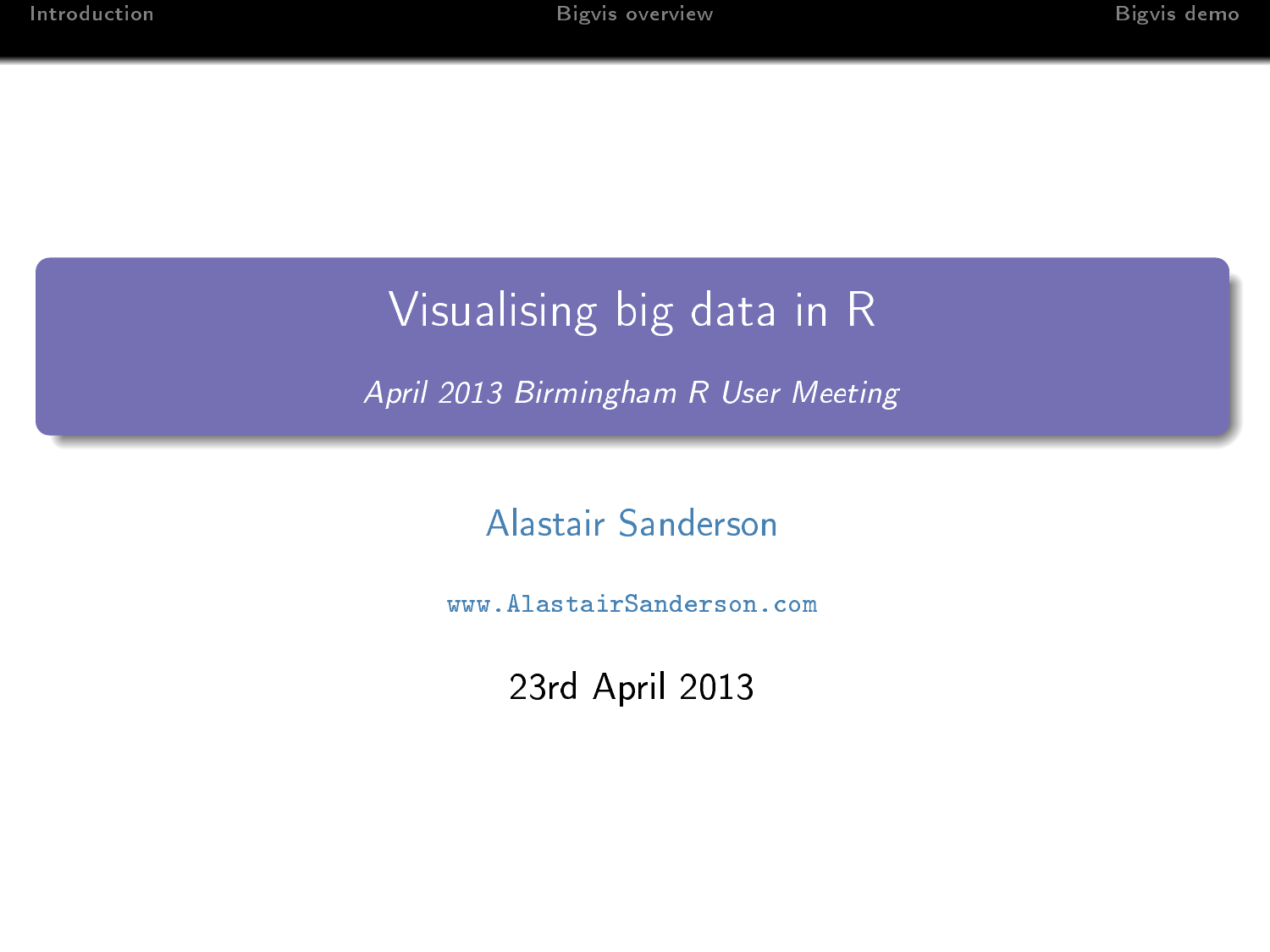# The challenge of visualising big data

- Only a few million pixels on a screen, but many more data points
- Therefore need to generate a suitable summary to plot instead
- Directly visualising raw big data is probably pointless, at least for static graphics (real-time manipulation of big data, e.g. fly throughs is another matter. . . )

<span id="page-1-0"></span> $\rightarrow$  A typical 1D/2D plot of big data will have lots of overlapping & therefore **obscured** points: these different values will be visually indistinguishable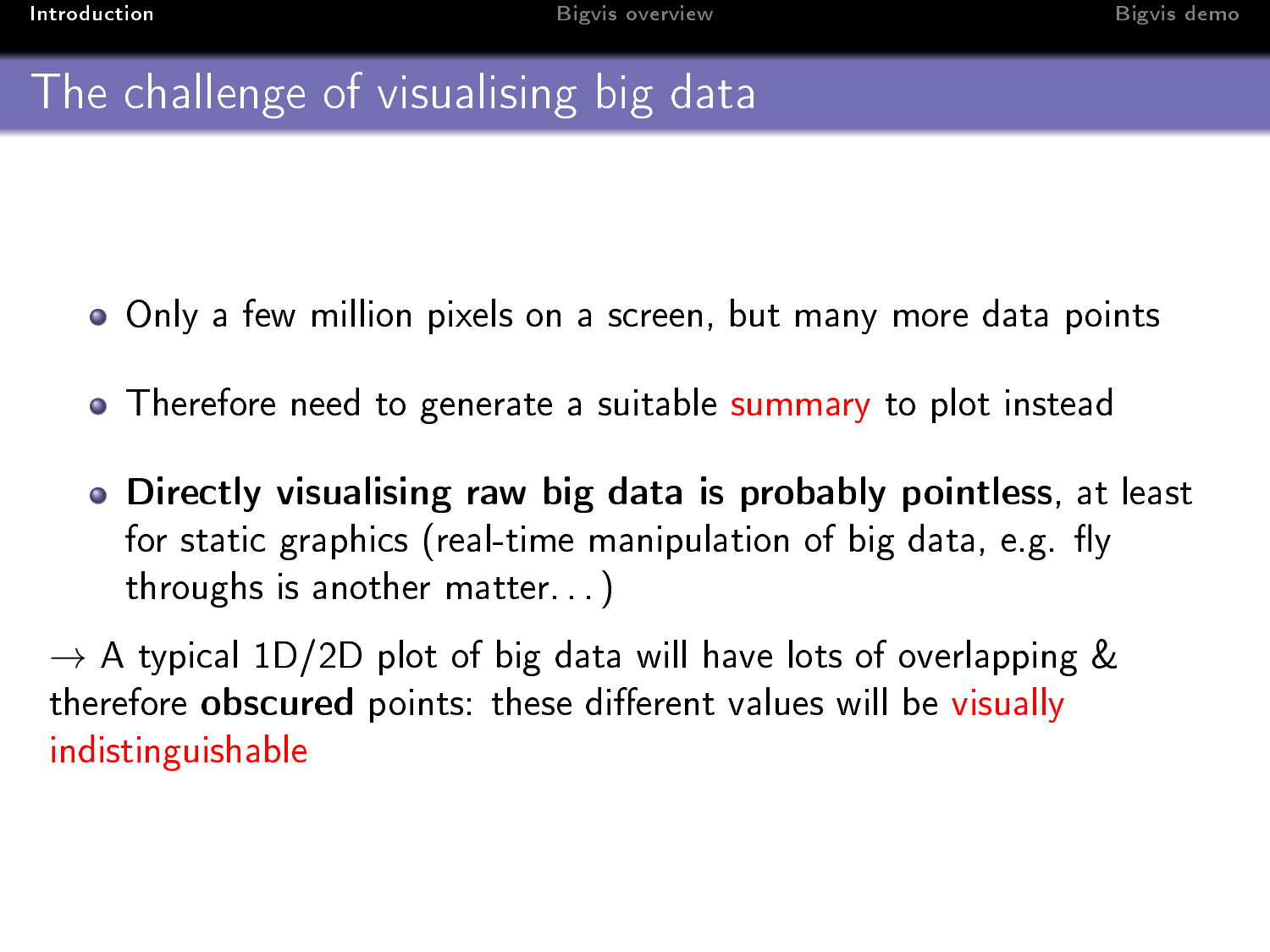## Hidden plot points

```
• Single vs. multiple overlapping points
```

```
pdf(file = "N1.pdf", compress = FALSE); plot(1, 1, pch = 19)bmp(file = "N1.bmp", antialias = "none"); plot(1, 1, pch = 19)x <- rep(1, 1e3) # 1000 identical points
pdf(file = "N1000.pdf", compress = FALSE); plot(x, x, pch = 19)bmp(file = "N1000.bmp", antialias = "none"); plot(x, x, pch = 19)graphics.off()
```


 $\bullet$  The 2 plots look identical (apart from subtle anti-aliasing effects)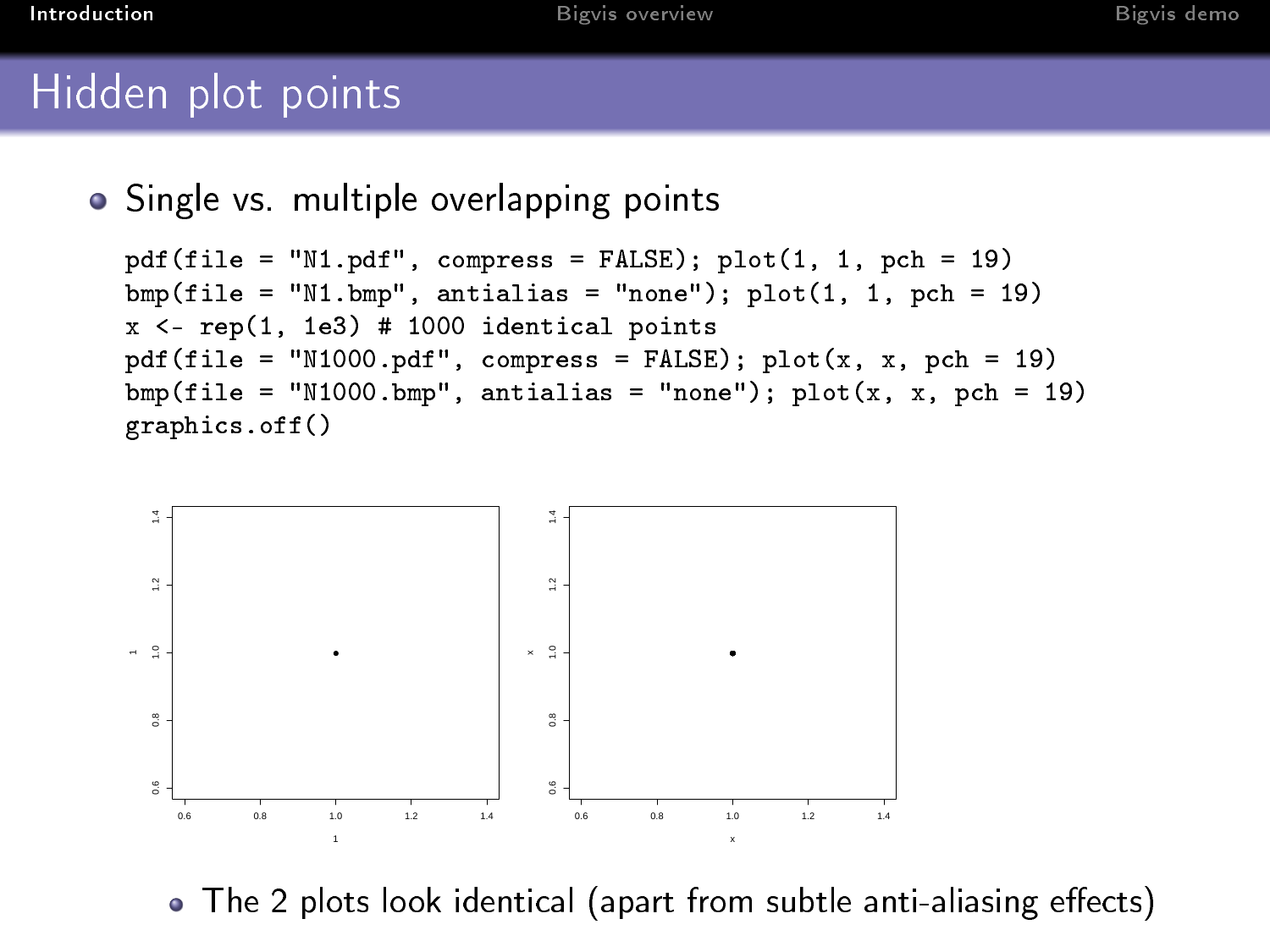## Image file size comparison

```
\bullet List the size of each image file (in bytes):
```
sapply(list.files(pattern="N1.\*"), function(f) file.info(f)\$size)

N1000.bmp N1000.pdf N1.bmp N1.pdf 75390

- The [bitmap graphics](http://en.wikipedia.org/wiki/Bitmap_graphics) raster images are identical in size, but the (uncompressed) [vector graphics](http://en.wikipedia.org/wiki/Vector_graphics) PDFs differ in size by a factor  $\sim$  6
- Raster graphics resolve overlaps: 1000 overlapping points  $\equiv 1$  point, but vector graphics retain each point as a separate entity
- Similar principle required for Big Data, but need more control. . .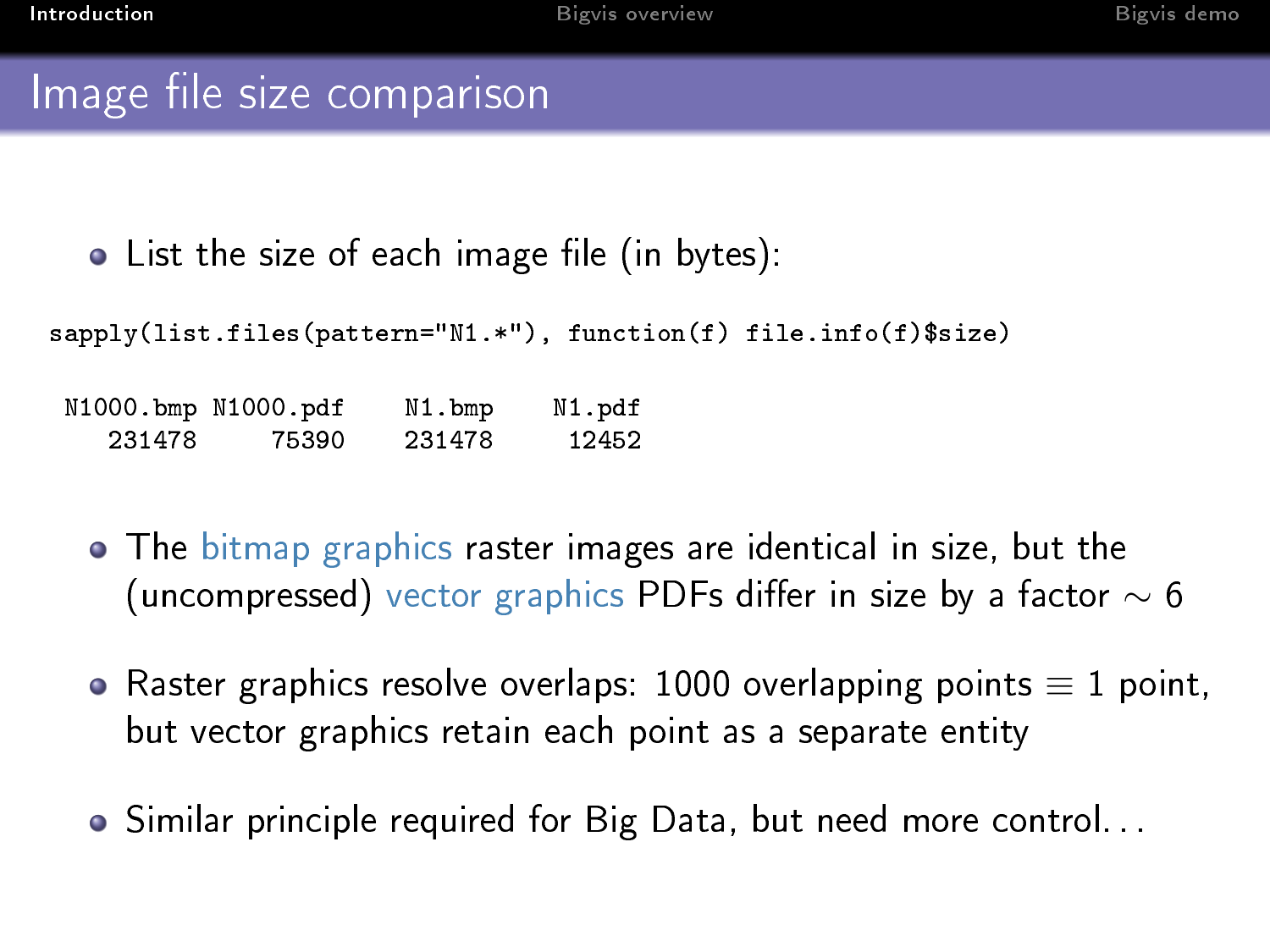## The bigvis concept

Download the paper [\(vita.had.co.nz/papers/bigvis.html\)](http://vita.had.co.nz/papers/bigvis.html), by Hadley Wickham: Bin-summarise-smooth: a framework for visualising large data

- Bigvis is a *scheme for pre-processing* big datasets
	- $\bullet$  output can then be handled by conventional  $(R)$  plot tools
	- processing done in (fast) compiled C++ code, using Rcpp package
- bigvis goal: be able to plot 100 million points in under 5 seconds
- <span id="page-4-0"></span>Also provides outlier removal and smoothing:
	- $\bullet$  big data means very rare cases can occur  $\Rightarrow$  outliers may be more of a problem
	- smoothing very important to highlight trends & suppress noise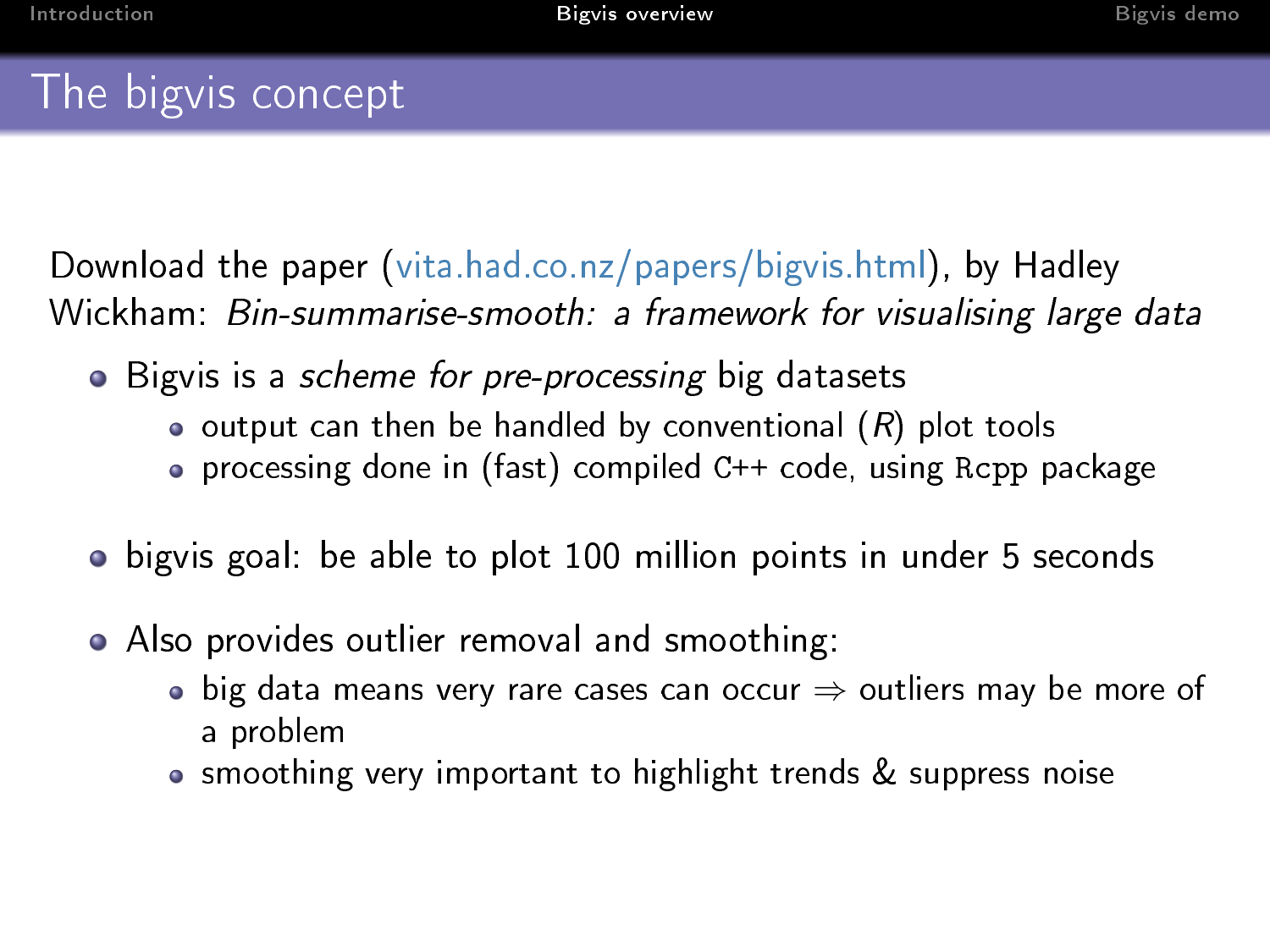## Installing bigvis

#### Project website: [github.com/hadley/bigvis](https://github.com/hadley/bigvis)

```
install.packages("devtools")
library(devtools)
install_github("bigvis")
```
#### Recent blog article about bigvis:

[blog.revolutionanalytics.com/2013/04/visualize-large-data-sets-with-the-bigvis-package.html](http://blog.revolutionanalytics.com/2013/04/visualize-large-data-sets-with-the-bigvis-package.html)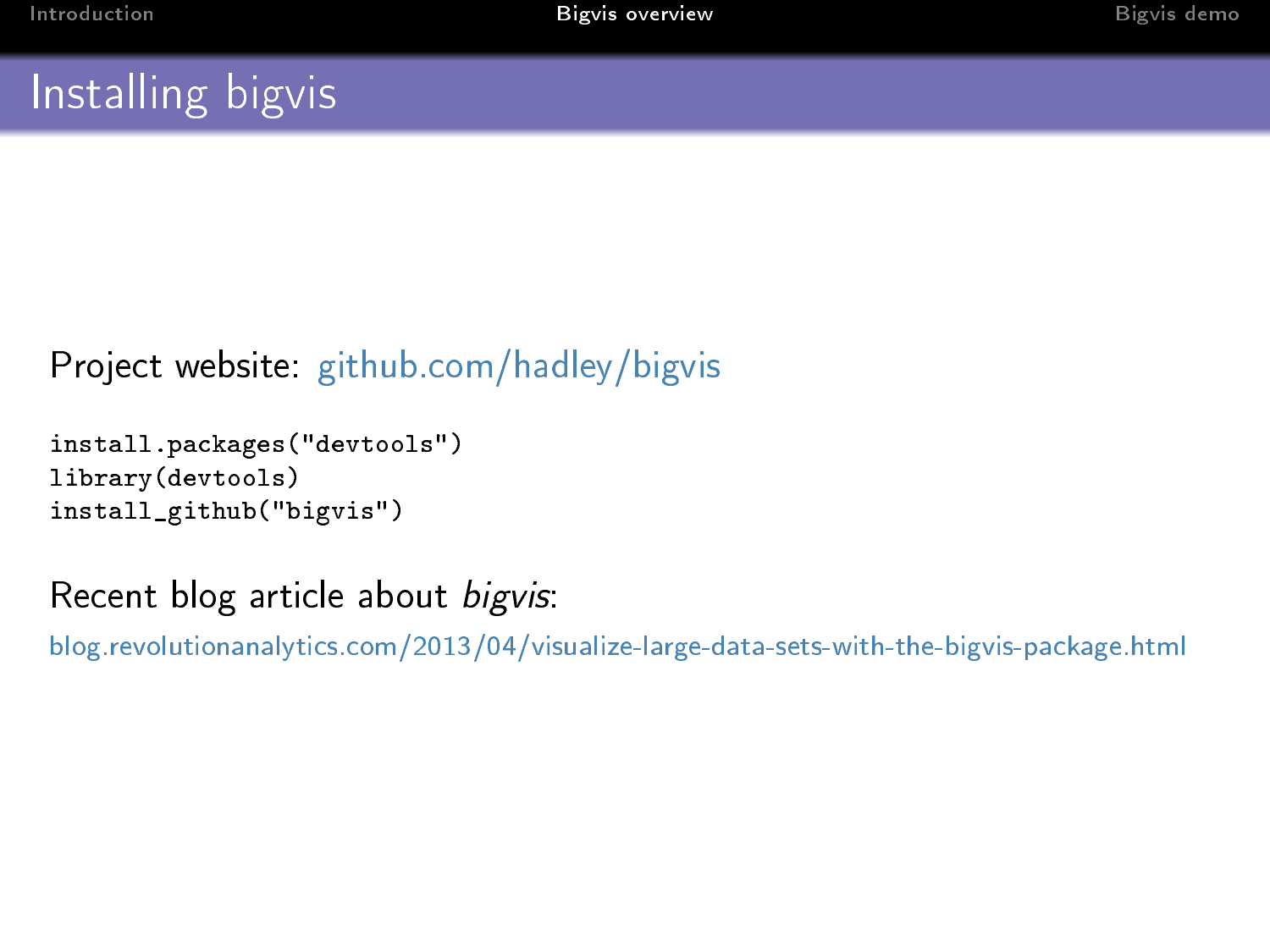## bigvis applied to a small dataset

library(bigvis); library(ggplot2) # load packages binData <- with(airquality, condense(bin(Ozone, 20), bin(Temp, 5)) ) p <- ggplot(data=binData, aes(Temp, Ozone, fill=.count)) + geom\_tile() p + geom\_point(data=airquality, aes(fill=NULL), colour="orange")

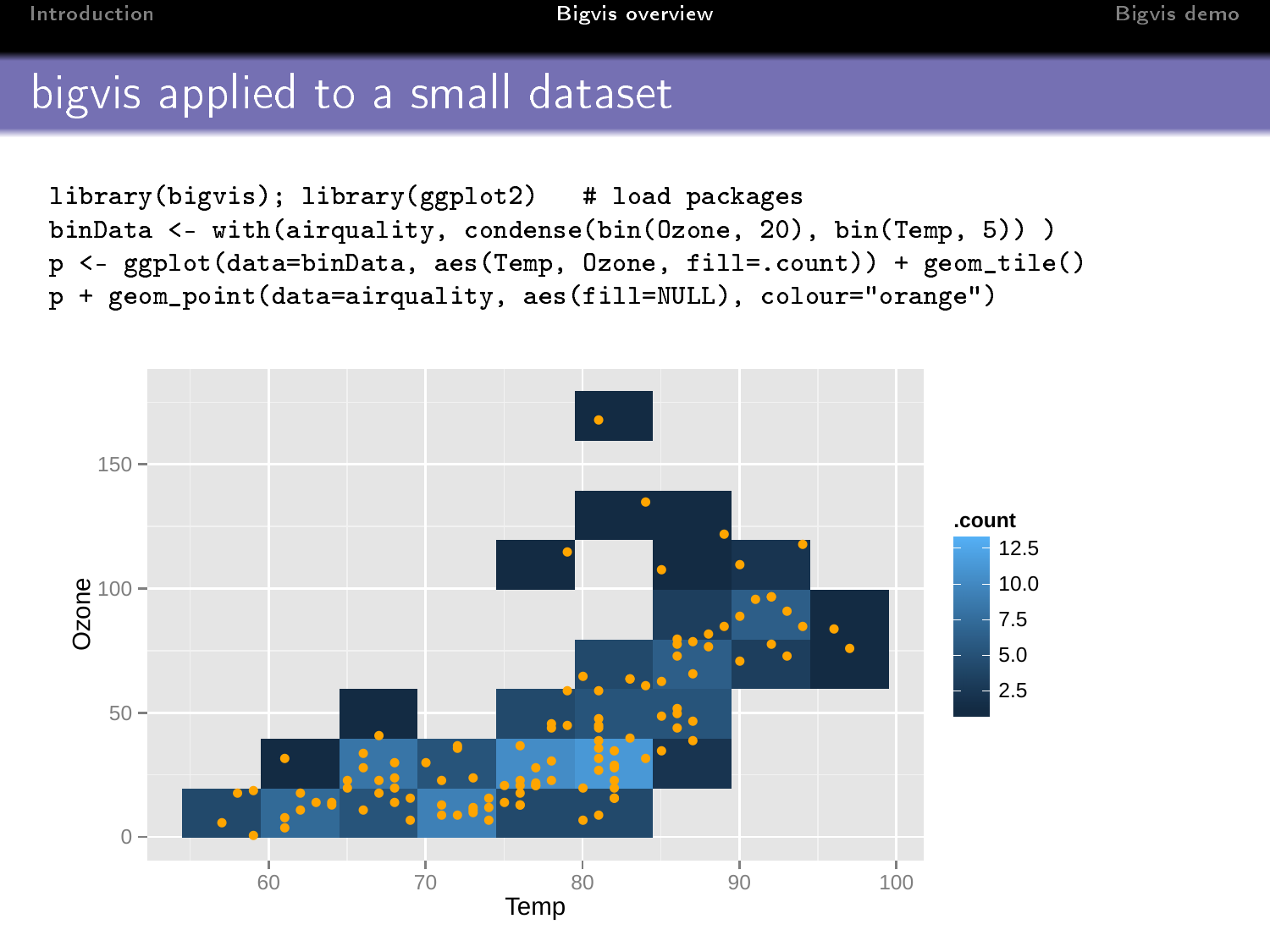[Introduction](#page-1-0) **[Bigvis demo](#page-7-0)nstration** [Bigvis overview](#page-4-0) **Bigvis demonstration** Bigvis demo

## Movie length vs. IMDB rating: big-ish data, with outliers!

∼ 130,000 row data frame (bigvis::movies, from [imdb.com\)](http://imdb.com/)

```
Nbin <- 1e4 # number of bins
binData <- with(movies, condense(bin(length, find_width(length, Nbin)),
                                 bin(rating, find_width(rating, Nbin))))
ggplot(data=binData, aes(length, rating, fill = .count)) + geom_tile()
```
<span id="page-7-0"></span>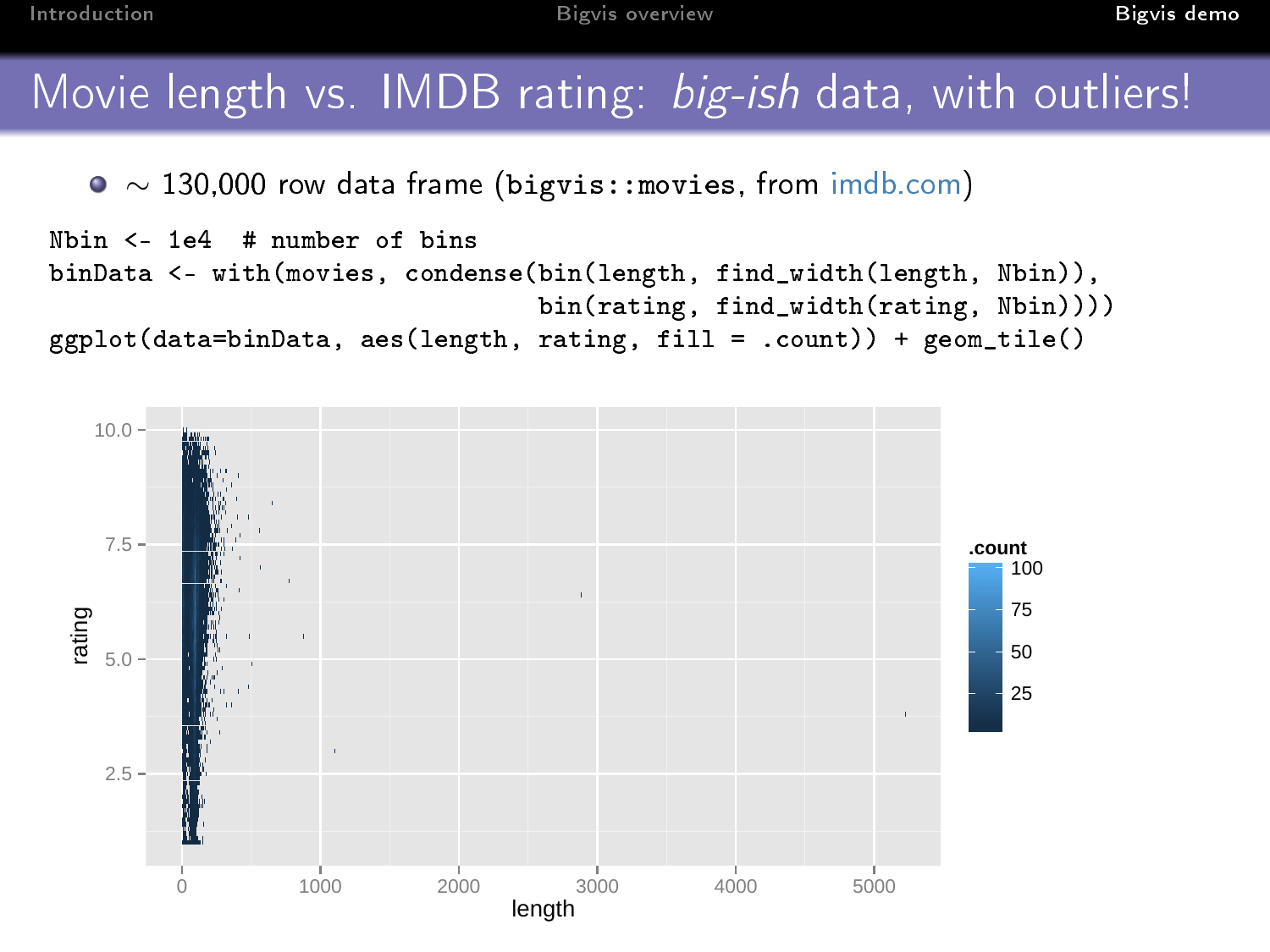## . . . in case you were wondering

#### $\bullet$  Which films are longer than... 1000 minutes?! ( $\sim$  17 hours!)

longest <- subset(movies, length > 1e3) longest[c("title", "length", "rating")]

| title                                            | length rating |     |
|--------------------------------------------------|---------------|-----|
| Cure for Insomnia, The                           | 5220          | 3 R |
| <b>Four Stars</b>                                | 1100          |     |
| Longest Most Meaningless Movie in the World, The | 2880          | 64  |

...aptly named!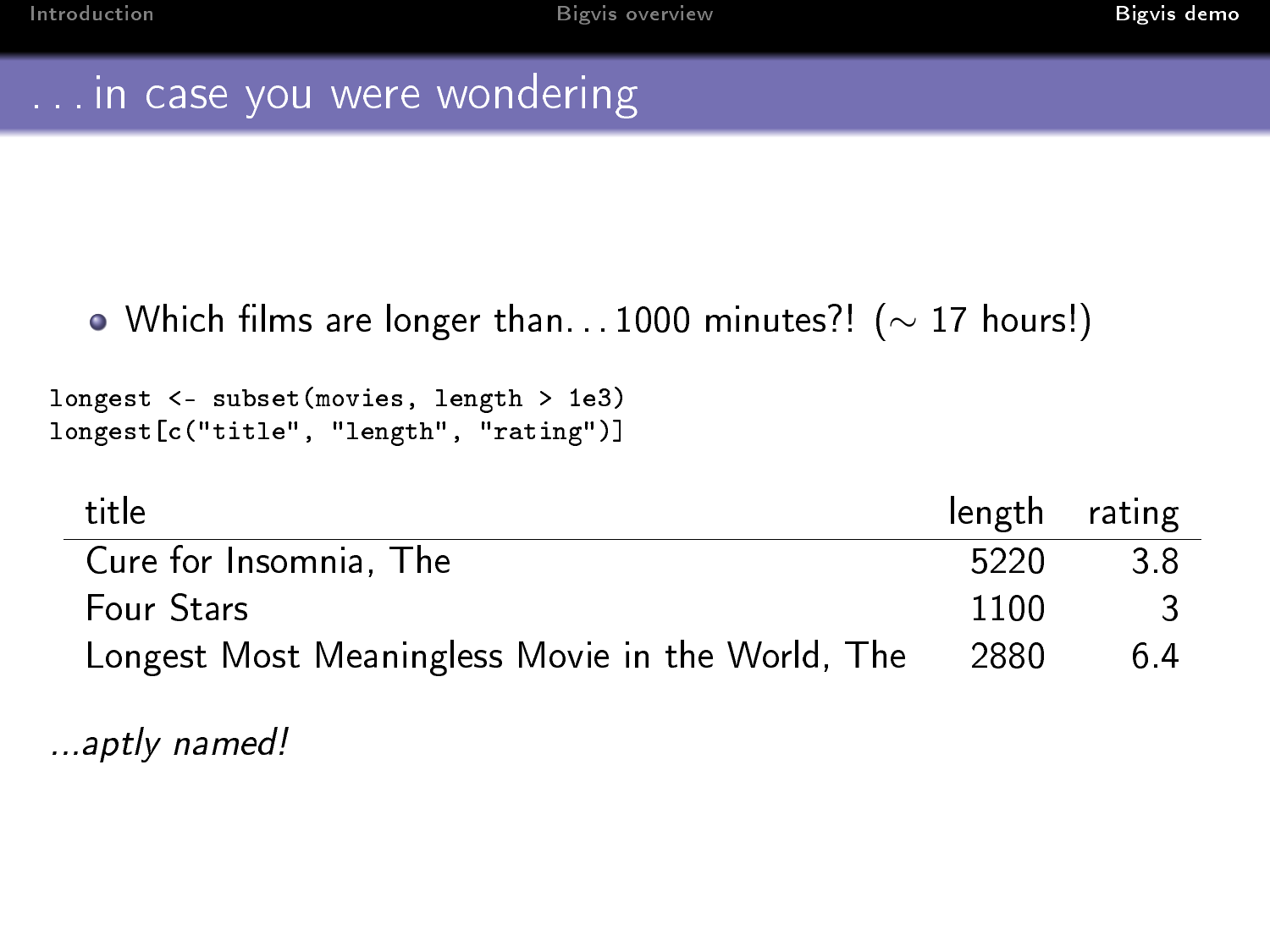## Bigvis plot with outliers removed

- Outliers a problem with Big Data: extreme events do occur
- Update previous plot to use bigvis peel function to strip o outermost (1%, by default) extreme values:

last\_plot() %+% peel(binData) # same plot, different dataset

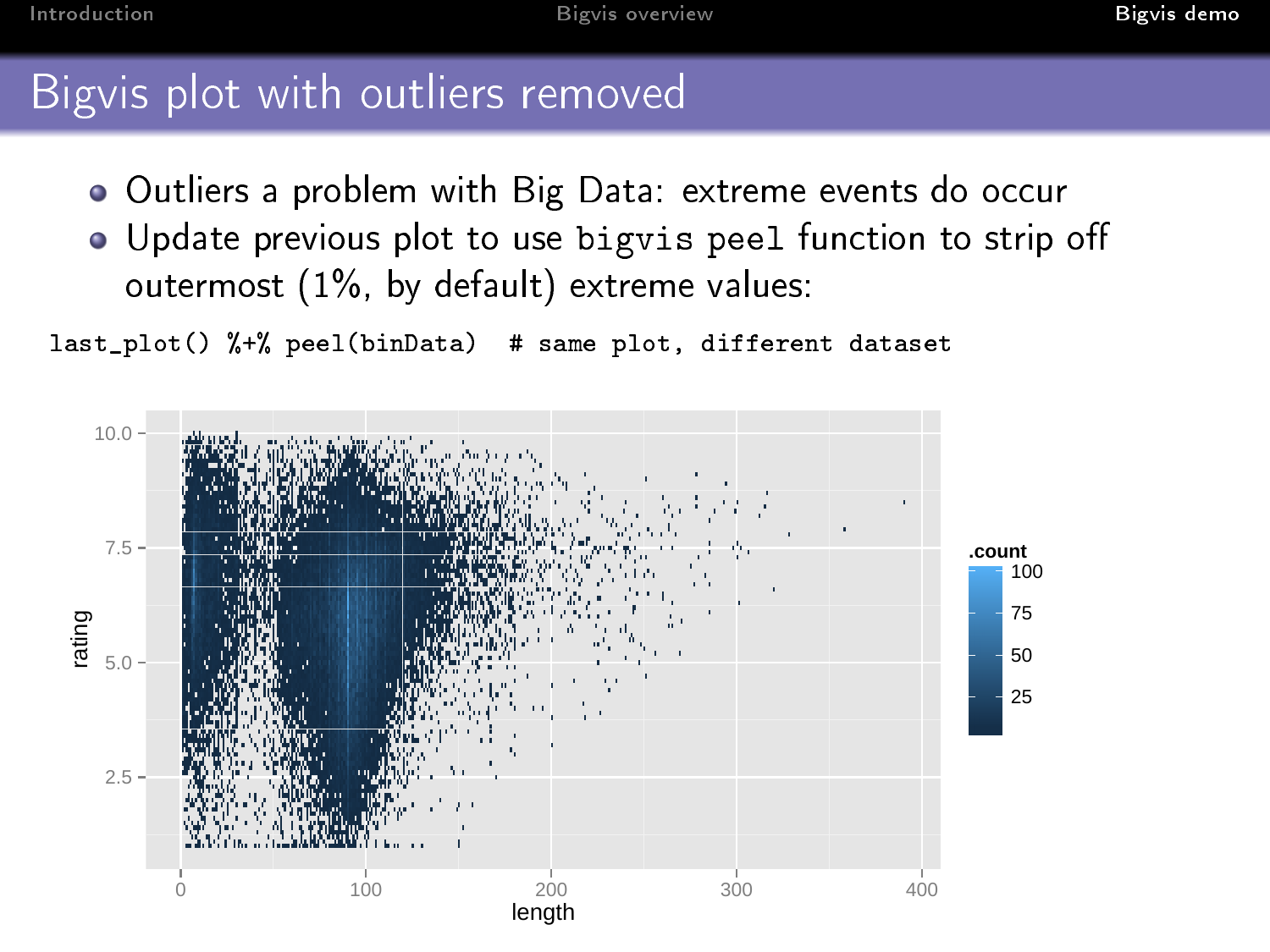[Introduction](#page-1-0) **[Bigvis demo](#page-7-0)nstration** [Bigvis overview](#page-4-0) **Bigvis demonstration** Bigvis demo

## Smoothing in bigvis

• Also use autoplot function from bigvis; peel off outliers first, then smooth with different bandwidths for length  $&$  rating

```
smoothBinData <- smooth(peel(binData), h=c(20, 1))
autoplot(smoothBinData)
```
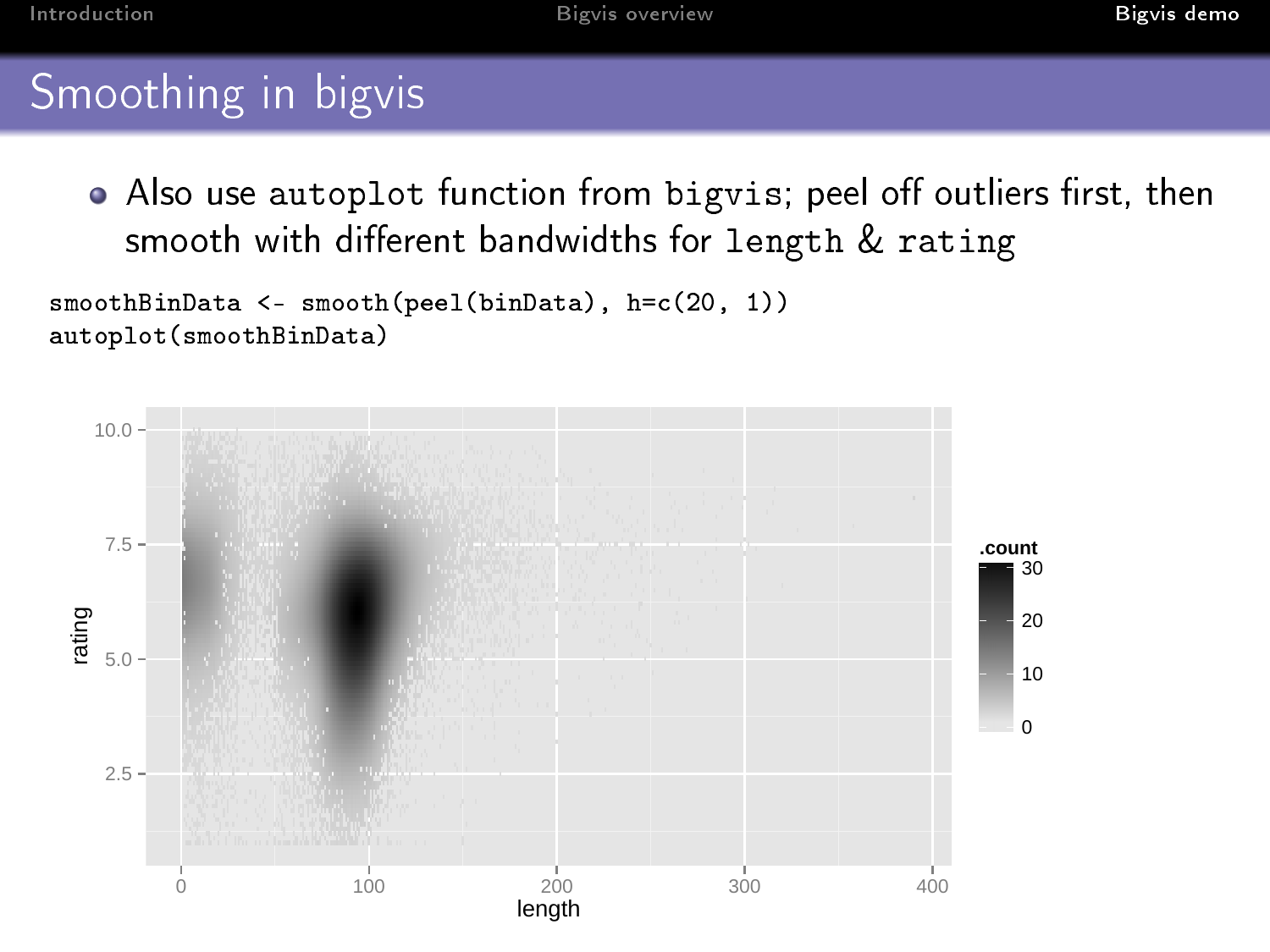#### Live Demo

```
N < -1e7raw \leq data.frame(x = rt(N, 2), y = rt(N, 2)) # 10 million rows
## ~3s to run:
system.time( binned \leq with(raw, condense(bin(x), bin(y)) ))
## Plot condensed (i.e. pre-processed) data:
ggplot(data=binned, aes(x, y, fill=count)) + geom.title()## Peel outliers & replot:
system.time( peeled <- peel(binned) )
ggplot(data=peeled, aes(x,y, fill=.count)) + geom.title()
```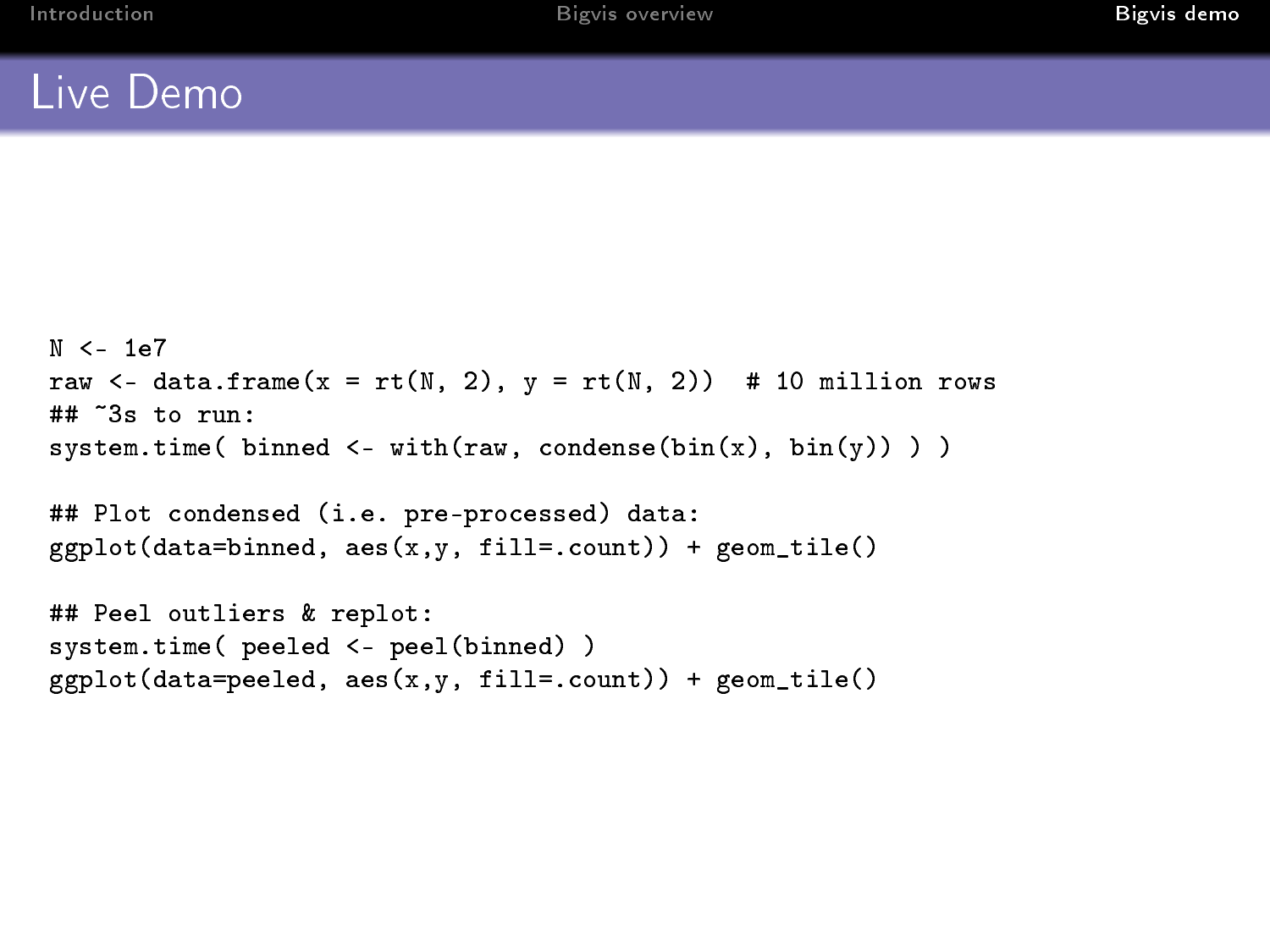

- Pre-processing to generate statistical summaries is the key to plotting Big Data
- The R bigvis package is a very powerful tool for plotting large datasets and is still under active development • includes features to strip outliers, smooth & summarise data
- v3.0.0 of R (released Apr 2013) represents a solid platform for extending the outstanding data analysis & visualisation capabilities of R to meet the challenge of Big Data, with excellent prospects for future releases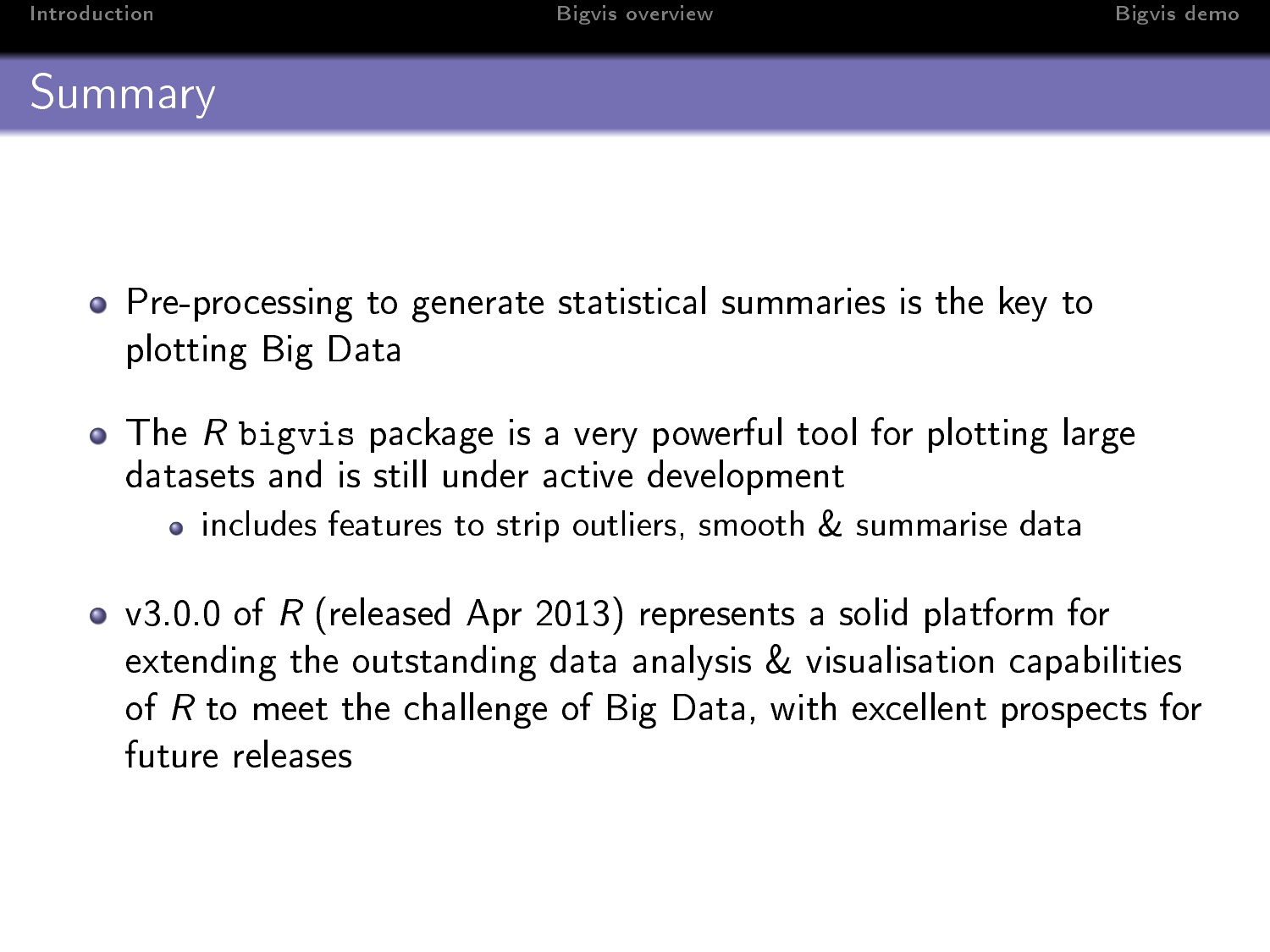# Part of Big Data Week 2013

#### [bigdataweek.com/birmingham](http://bigdataweek.com/birmingham/)

Big Data Week is one of the most unique global platforms of interconnected community events focusing on the social, political, technological and commercial impacts of Big Data

Follow all the events at

# bigdataweek.com

Official Event Hashtag #bdw13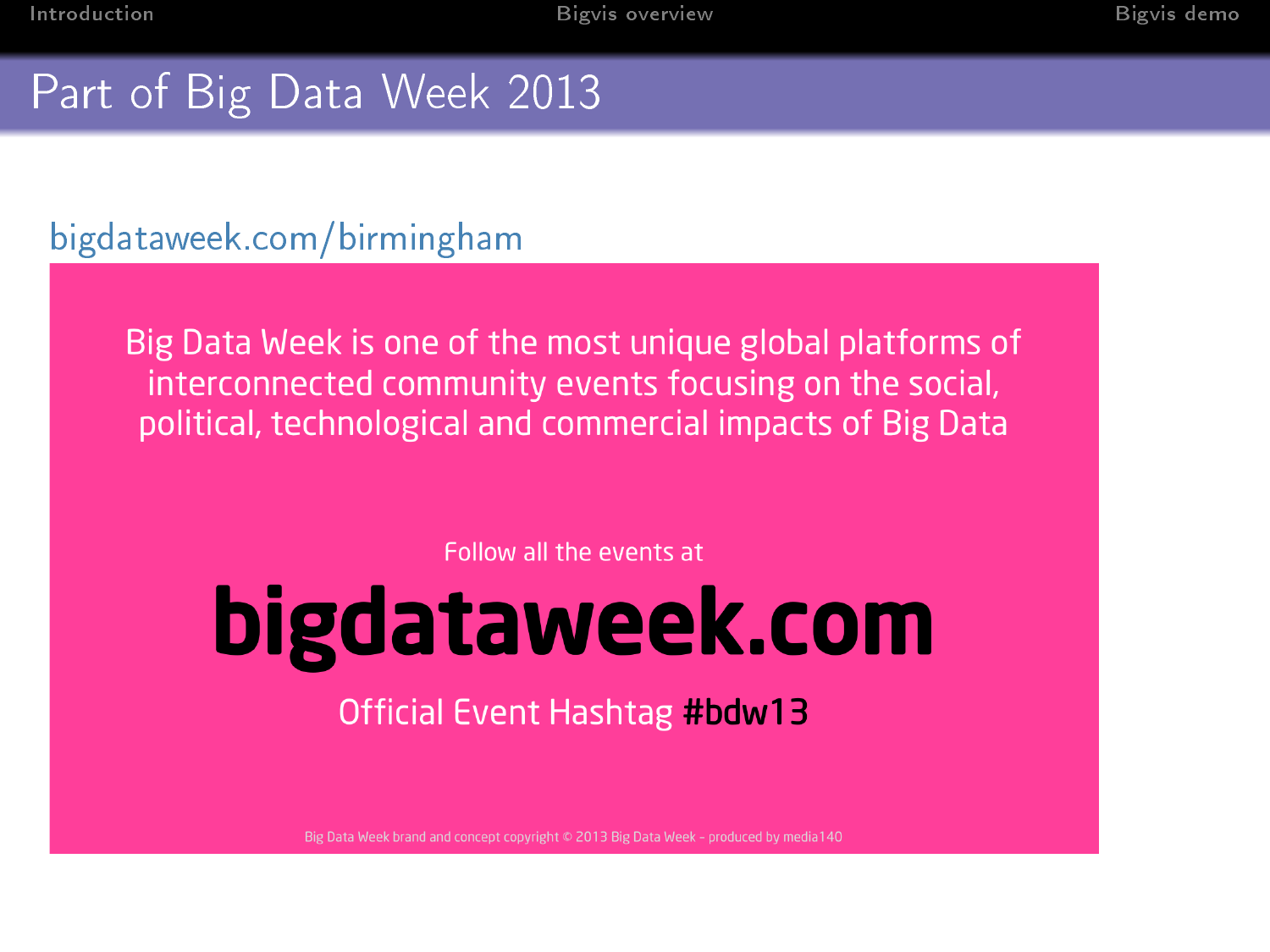## Session information

#### These slides were created with [\(Emacs\)](http://www.gnu.org/software/emacs/) [org mode.](http://orgmode.org/)

```
R version R version 3.0.0 (2013-04-03), i686-pc-linux-gnu
```
locale LC\_CTYPE=en\_GB.UTF-8, LC\_NUMERIC=C, LC TIME=en GB.UTF-8, LC COLLATE=en GB.UTF-8, LC\_MONETARY=en\_GB.UTF-8, LC\_MESSAGES=en\_GB.UTF-8, LC<sup>PAPER=C, LC NAME=C, LC ADDRESS=C, LC TELEPHONE=C,</sup> LC\_MEASUREMENT=en\_GB.UTF-8, LC\_IDENTIFICATION=C

attached base packages stats, graphics, grDevices, utils, datasets, methods, base other attached packages ascii\_2.1, ggplot2\_0.9.3.1, bigvis\_0.1, Rcpp\_0.10.3 loaded via a namespace (and not attached) codetools 0.2-8, colorspace 1.2-2, dichromat  $2.0-0$ , digest  $0.6.3$ , grid  $3.0.0$ , gtable  $0.1\overline{2}$ , labeling  $0.1$ , MASS 7.3-26, munsell 0.4, plyr 1.8, proto 0.3-10, RColorBrewer 1.0-5, reshape $2$  1.2.2, scales  $0.2.3$ , stringr $0.6.2$ , tools  $3.0.0$